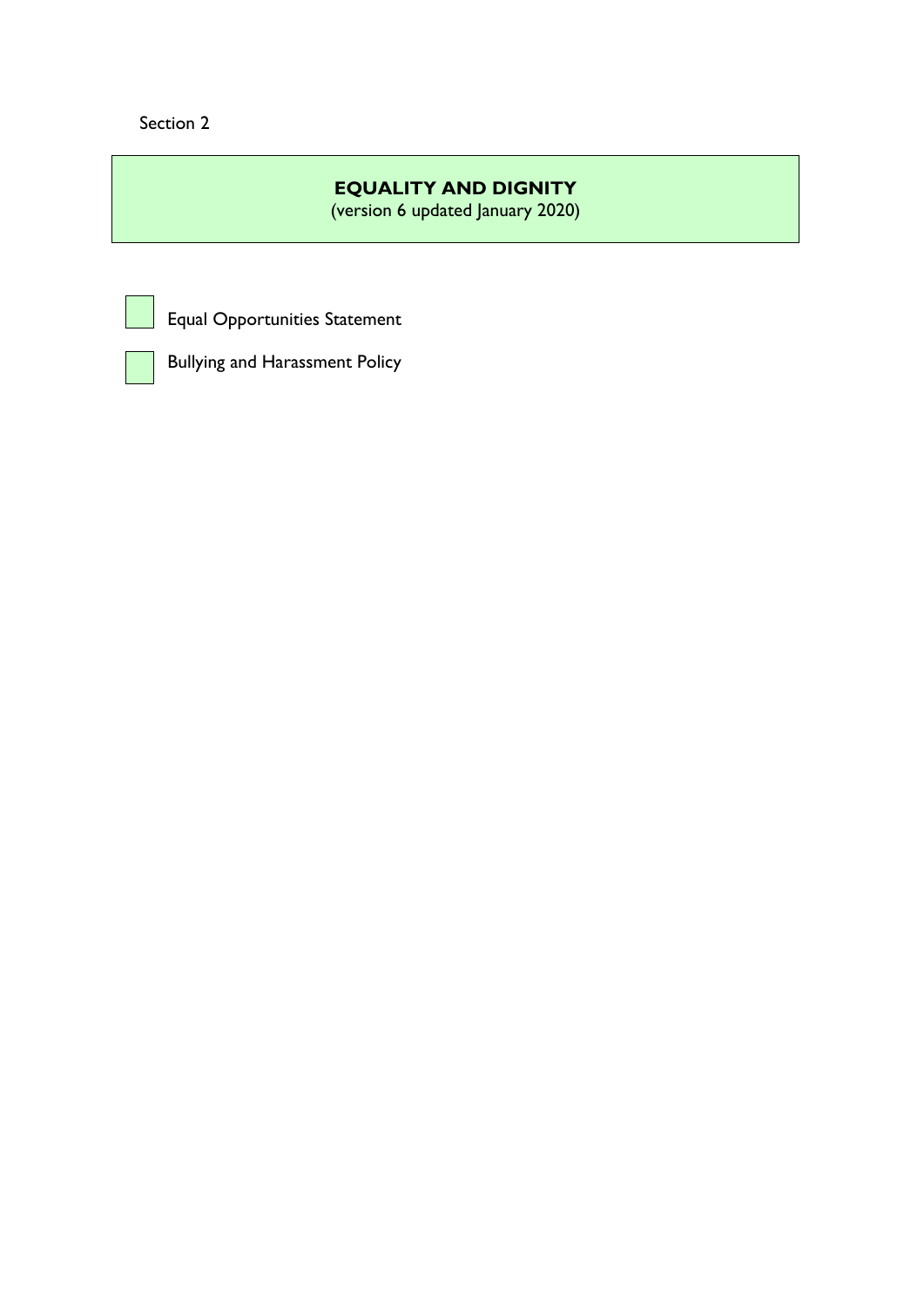# **EQUALITY STATEMENT**

It is our intention to ensure that parishes are trained so that their recruitment and selection processes are carried out in the spirit of fairness, honesty and integrity, conscious always of the reverence we should have for one another, and for the power of the Holy Spirit who informs and guides us all.

Centrally we will ensure that training and development opportunities are available to all without unfair discrimination within our resources, and that support is offered on a recruitment by recruitment basis.

We will work to ensure that there is no discrimination on grounds of race, colour, nationality or ethnic or national origins, disability, age, gender, sexual identity or marital status, where any of these cannot be shown to be a requirement of the job or office concerned.

It is also our intention to take positive action to ensure equality of opportunity and of treatment on the matters specified above throughout our sphere of influence, and in so far as it lies within our power. Senior Staff will monitor our progress in implementing this policy and track progress across any areas in which we fall short.

It is the responsibility of all clergy, staff, GDBF Board and committee members, both paid and voluntary, to abide by and to promote this Policy, and any grievance, or other matter relating to it, should be taken up, in the first instance with the appropriate member of Senior Staff, or the Diocesan Secretary.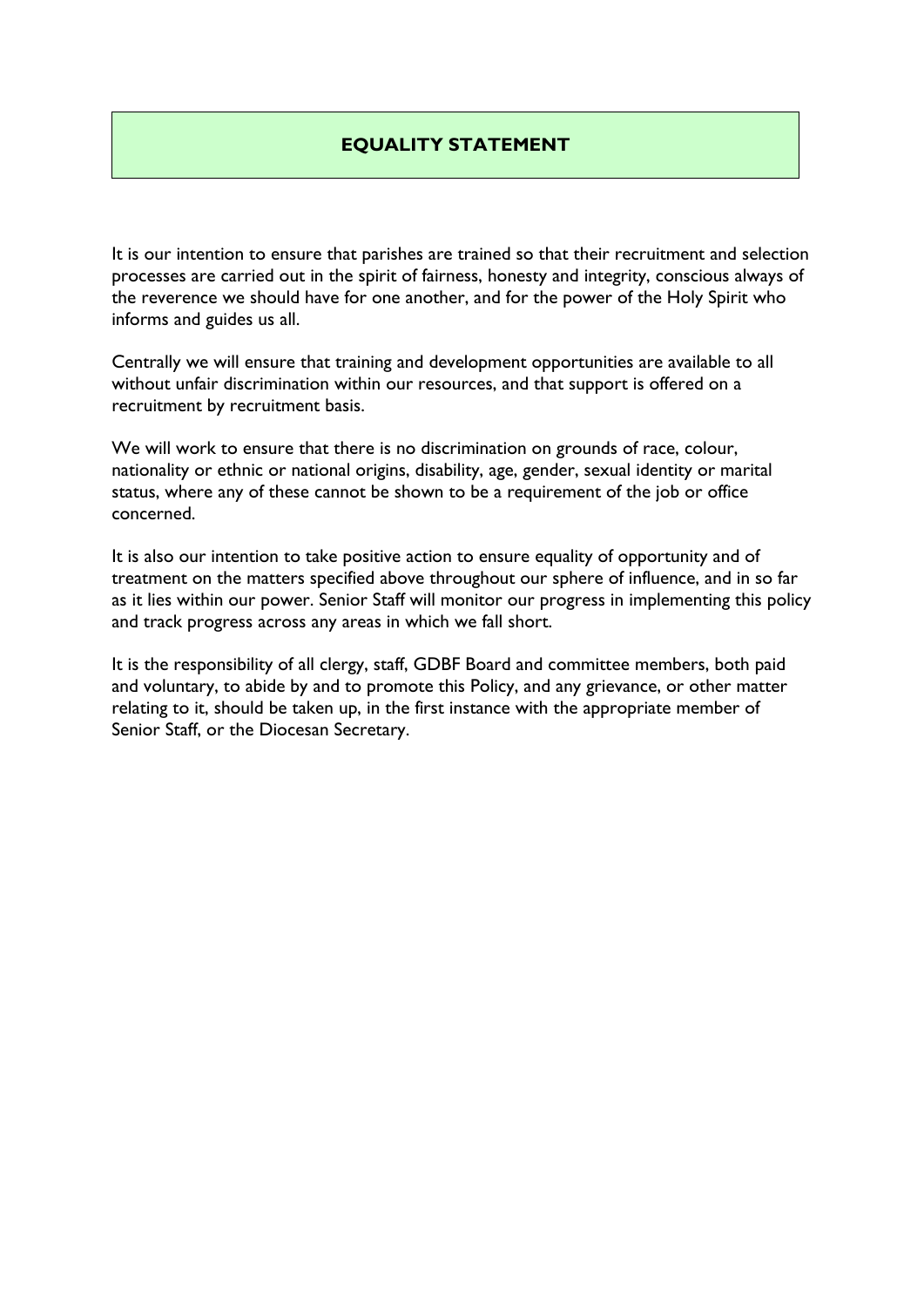# **BULLYING AND HARASSMENT POLICY**

#### **1. Introduction**

*1.1 `The Church is required by God to foster relationship of the utmost integrity, truthfulness and trustworthiness. Abuse, harassment and bullying will not be tolerated within the Church of England. All complaints of abuse, harassment and bullying are to be taken seriously and thoroughly investigated.***'** House of Bishops 2001.

 This policy and guidelines are based also on the advice set out in the Dignity at Work booklet published by Church House Publishing – by the Ministry Division of the Archbishop's Council.

- 1.2 Many people in our society are victimised and harassed and bullied as a result of their race, colour, ethnic or national origin, religious belief, political opinion or affiliation, sex, marital status, sexual orientation, gender reassignment, age or disability.
- 1.2 Personal harassment and bullying takes many forms ranging from tasteless jokes and abusive remarks to pestering for sexual favours, intrusive and threatening behaviour and actual physical abuse. Whatever form it takes, personal harassment and bullying are always taken seriously and are totally unacceptable.
- 1.3 Personal harassment and bullying can exist in our churches, and local communities, and this can seriously affect relationships and working lives by interfering with their job performance or by creating a stressful, intimidating and unpleasant environments. It is offensive in itself and profoundly unacceptable in communities that profess the belief that we are all made in the image of God and all called to share the life of Christ.
- 1.4 The legal position of issues relating to bullying and harassment is covered through a number of pieces of legislation.
- 1.5 The Diocese will take seriously and investigate any complaint made regarding bullying and harassment. Individuals should be aware that possible outcomes include informal opportunities to seek reconciliation; the Grievance Procedure for Reader Ministry, the Grievance Procedure for clergy holding their office under Common Tenure; the professional code of conduct for clergy; and internal GDBF employee policies. Where PCCs are employers the PCC should have their own policy and practice guidance in place. (It should be noted that for Readers or Licensed Lay Workers the Bishop may revoke a license under Canon E6 or E7).
- 1.6 Where an allegation concerns a member of the public, the Diocese will do all that it can to work with them and the individual member of clergy to seek reconciliation.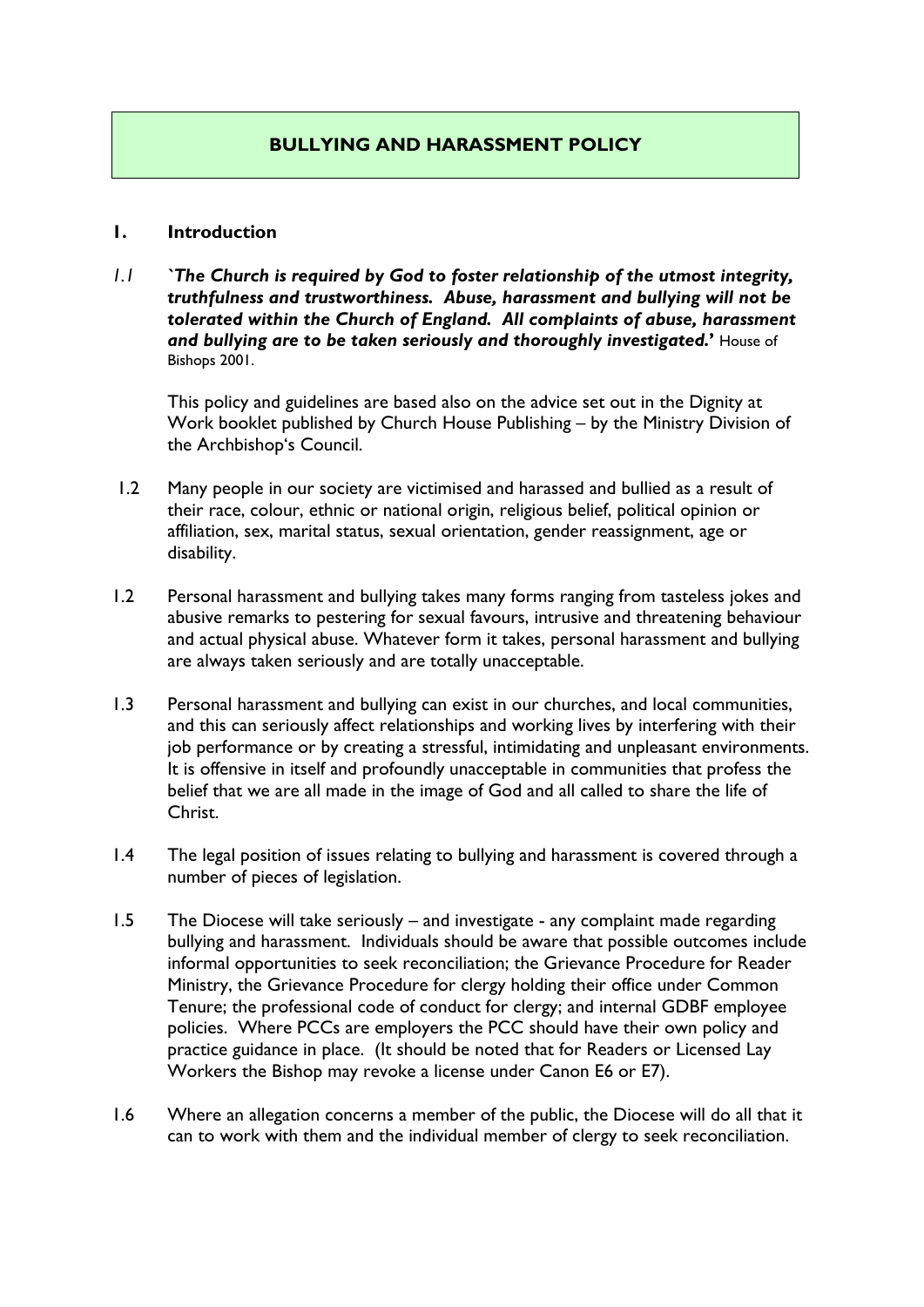1.7 This Section is appropriate for all clergy. For Readers, processes are set out in Section 13 of this handbook.

## **2. Policy**

- 2.1 All forms of personal harassment and bullying are deplored and the Senior Staff and GDBF will seek to ensure that the environments within the sphere of our control are sympathetic to all our clergy, Readers, and centrally employed staff.
- 2.2 These procedures have been included in this Handbook to reinforce to examples of behaviour that are unacceptable, and to provide those who are the victims of personal harassment and bullying with a means of redress through appropriate process.

## **3 Examples of personal harassment and bullying**

- 3.1 Personal harassment and bullying take many forms, including mail, E-mail, telephone conversations etc, and individuals may not always realise that their behaviour constitutes harassment or bullying. Personal harassment is unwanted behaviour by one individual towards another and examples of harassment include:
	- $\checkmark$  insensitive jokes and pranks
	- $\checkmark$  lewd or abusive comments about appearance
	- $\checkmark$  deliberate exclusion from conversations
	- $\checkmark$  displaying abusive or offensive writing or material
	- $\checkmark$  unwelcome touching and/or attention
	- $\checkmark$  abusive, threatening or insulting words or behaviour.
- 3.2 Bullying is a form of psychological harassment. It is intimidation which serves to undermine self-esteem, confidence, competence, effectiveness and integrity. Examples of bullying include:
	- $\checkmark$  continual, undeserved criticism
	- $\checkmark$  arbitrary and inconsistent demands
	- $\checkmark$  imposition of unreasonable deadlines
	- $\checkmark$  shouting, swearing and offensive language
	- $\checkmark$  displaying overbearing or intrusive behaviour.

These examples are not exhaustive, and disciplinary action at the appropriate level will be taken.

## **4. Complaining about personal harassment and bullying**

## **4.1 An Informal Complaint**

4.1.1 Complaints of personal harassment, and particularly of sexual harassment, and bullying can sometimes be of a sensitive or intimate nature and clergy may find it difficult to challenge.